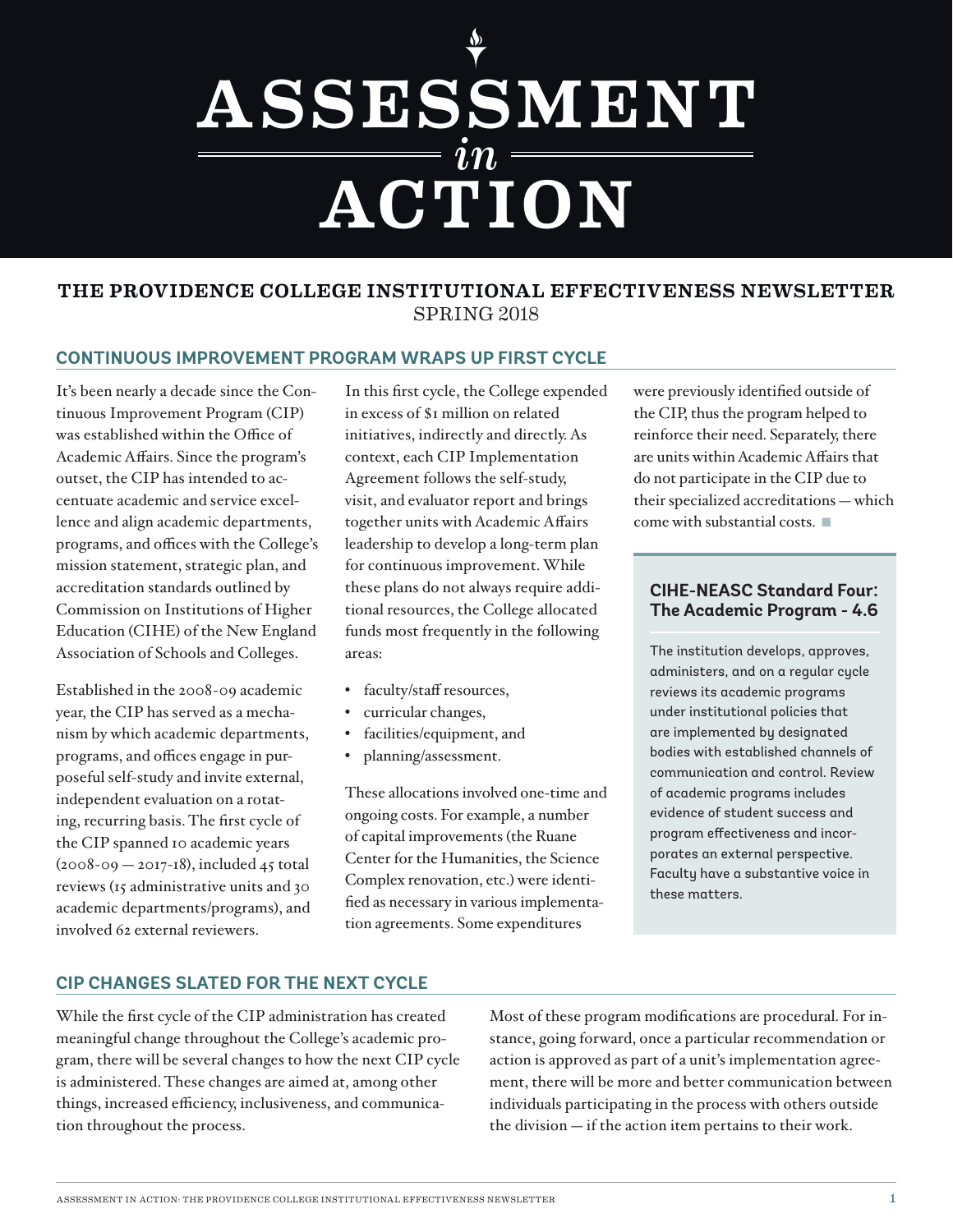Several other changes deal directly with how Institutional Effectiveness staff are attempting to make the process more

tenable for participating units. This includes distributing, when possible, reviews more effectively throughout the cycle and each academic year. Also, an interim report that used to be distributed via email, will now be delivered in a face-to-face meeting between IE staff and participating units — with the hope of expediting the process and increasing communication.

*In Cycle 2, self-studies will need to cover diversity/inclusiveness as a distinct topic. Guidance on this change will be provided throughout the process (e.g., structural diversity, diversity initiatives, diversity interactions).* )<br>29

As for increased efficiency and inclusivity efforts, academic departments/programs will be provided with updated profile data during the self-study preparation process. Assessment staff also will be adding "diversity/inclusiveness" as a cat-

> egory to the self-study guide. In Cycle 2, self-studies will need to cover diversity/inclusiveness as a distinct topic. Guidance on this change will be provided throughout the process (e.g., structural diversity, diversity initiatives, diversity interactions).

Finally, the Office of Academic Affairs intends to authorize resources to support implementation agreement items, as

necessary and appropriate, on a more frequent basis during the next cycle. ■

### **PROGRAM PARTICIPANTS LOOK BACK ON CIP, HIGHLIGHT BENEFITS**

One was a CIP veteran, while the other was new to the process. Although Dr. Raymond Sickinger, professor of history and department chair, and Dr. Laurie Grupp, associate professor of education and director of the Center for Teaching Excellence (CTE), had different perspectives regarding the comprehensive review, they had a similar takeaway — it provided a clear roadmap for the future.

"I was familiar with the CIP because I had gone through the process in the Feinstein Institute for Public Service and the Department of Public and Community Service Studies," Sickinger explained. "Nothing really surprised us about the process. If we were surprised, it was how smooth the process was. That was a pleasant surprise."

Grupp was in her third year as CTE director when she began the CIP review. She admitted to being reluctant about the process "probably because it felt overwhelming at first."

"I knew very little about the process, so I entered into it reluctantly," Grupp said. "It took some work to conceptualize our approach to the process and identify the questions we wanted answered. Once I had guidance and examples, I was better able to understand the work at hand."

While Grupp was initially hesitant, she said the end results "shaped our work in the years that followed in ways that I had not foreseen when I was first invited to participate."

She listed changes to the CTE that found their roots in the CIP. These include the establishment of the CTE advisory group and the addition of the CTE associate director position.

Sickinger also cited the benefits of the report's findings — specifically noting the suggestion to search for an African American historian, which happened during the fall 2017 semester. "The visit provided us with a variety of suggestions that are guiding us forward," he said.

Sickinger added that the most valuable part of the process, in his opinion, is the self-study because it forces you "to look honestly at your strengths and weaknesses."

Grupp said that the value of the CTE's CIP review can be found in all aspects of the center's operations.

"We are much more mission-focused and strategic than we were before the CIP," she said. "Now that I have participated in the CIP and have seen its long-lasting benefits, I would encourage all to consider engaging the process openly. I found it most beneficial to approach the work thoughtfully and collaboratively." ■



DR. LAURIE GRUPP



RAYMOND **SICKINGER**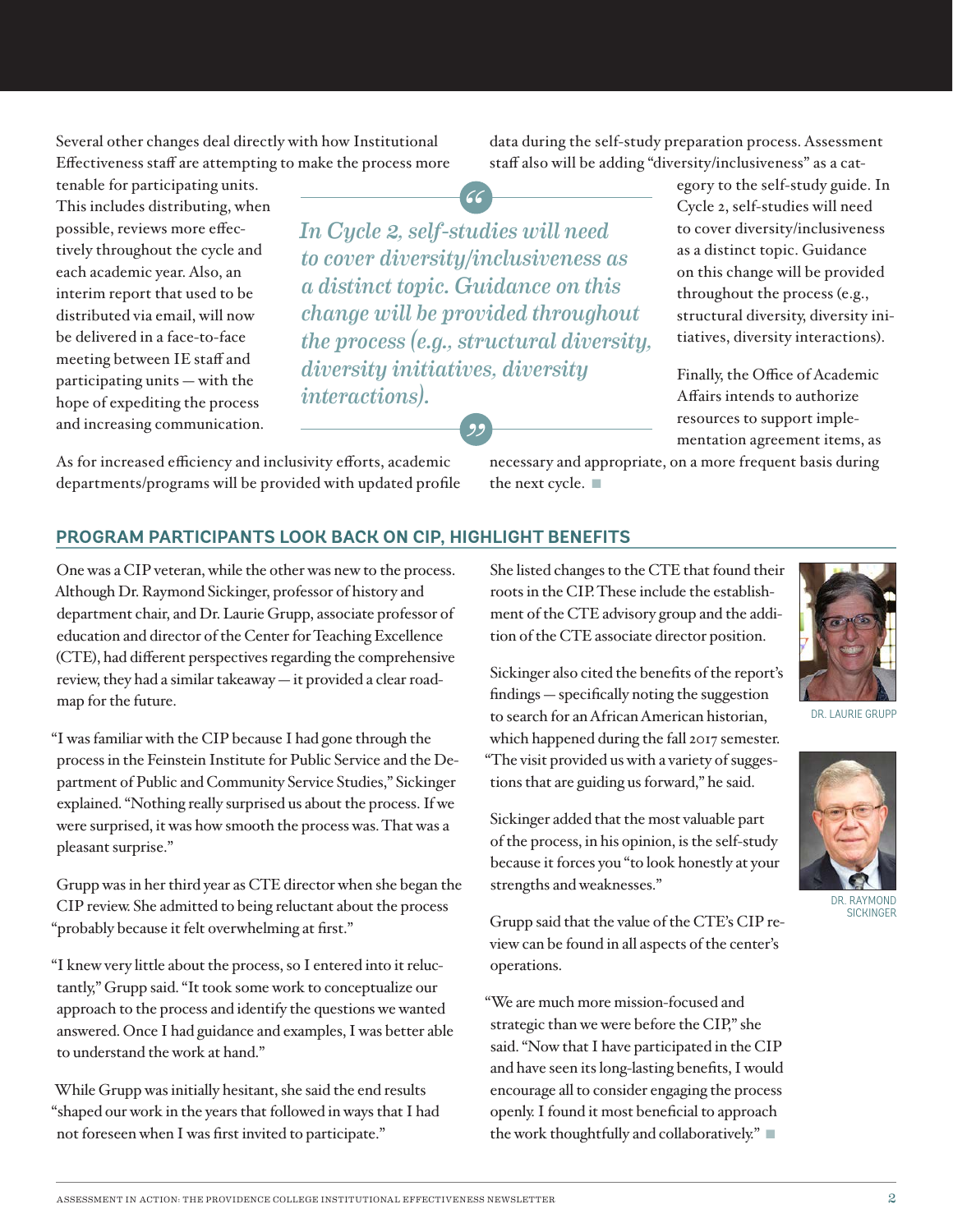## **ASSESSMENT BRIEFS**

#### *CIP 2.0*

CIP "cycle two" will begin next (2018-19) academic year. The review schedule will follow roughly the same order as the first cycle's timeline. Unit leaders will receive a notification including their unit's proposed review year.

*Comprehensive Portal Web Page Outlines CIP Process*

There is an internal portal (My PC) Web page for members of the campus community to learn more about the CIP process. The page includes a program description, as well as all the necessary documents that are used throughout the process. Please visit the page at: [https://friarsprovidence.sharepoint.](https://friarsprovidence.sharepoint.com/institutional-effectiveness/Pages/cip.aspx) [com/institutional-effectiveness/Pages/cip.aspx](https://friarsprovidence.sharepoint.com/institutional-effectiveness/Pages/cip.aspx) ■

## **RESOURCES**

REGIONAL DATA/INFORMATION

New England Association of Schools and Colleges (NEASC): *<https://cihe.neasc.org>*

New England Board of Higher Education: *[www.nebhe.org](http://www.nebhe.org)*

Rhode Island Board of Governors for Higher Education: *[www.ribghe.org](http://www.ribghe.org)*

NATIONAL DATA/INFORMATION

Association of American Colleges and Universities: *[www.aacu.org/resources/assessment](http://www.aacu.org/resources/assessment)*

American Association of Higher Education Accreditation: *[www.aahea.org](http://www.aahea.org)*

Association for the Assessment of Learning in Higher Education: *<http://www.aalhe.org/>*

Assessment & Evaluation in Higher Education: *[http://www.tandfonline.com/toc/caeh20/current#.VRQkxpWBGJA](https://www.tandfonline.com/toc/caeh20/current#.VRQkxpWBGJA)*

College Board: *<http://professionals.collegeboard.com/educator/higher-ed>*

Council for Higher Education Accreditation: *[www.chea.org/](http://www.chea.org/)*

Digest of Educational Statistics (National Center for Education Statistics, Institute of Education Sciences, U.S. Department of Education): *<http://nces.ed.gov/programs/digest/>*

Integrated Postsecondary Education Data System (National Center for Education Statistics, Institute of Education Sciences, U.S. Department of Education): *<http://nces.ed.gov/ipeds/datacenter/>*

Projection of Education Statistics to 2026 (National Center for Education Statistics, Institute of Education Sciences, U.S. Department of Education): *<https://nces.ed.gov/pubsearch/pubsinfo.asp?pubid=2018019>*

Quality Approaches in Higher Education: *<http://asq.org/edu/quality-information/journals/>*

The Condition of Education (National Center for Education Statistics, Institute of Education Sciences, U.S. Department of Education): *<http://nces.ed.gov/programs/coe/>*

The Education Trust (Interactive Web tool for comparing graduation rates among colleges/universities): *[www.collegeresults.org](http://www.collegeresults.org)*

INTERNAL INFORMATION

PC Internal Institutional Effectiveness Portal: *<https://friarsprovidence.sharepoint.com/institutional-effectiveness/Pages/default.aspx>*